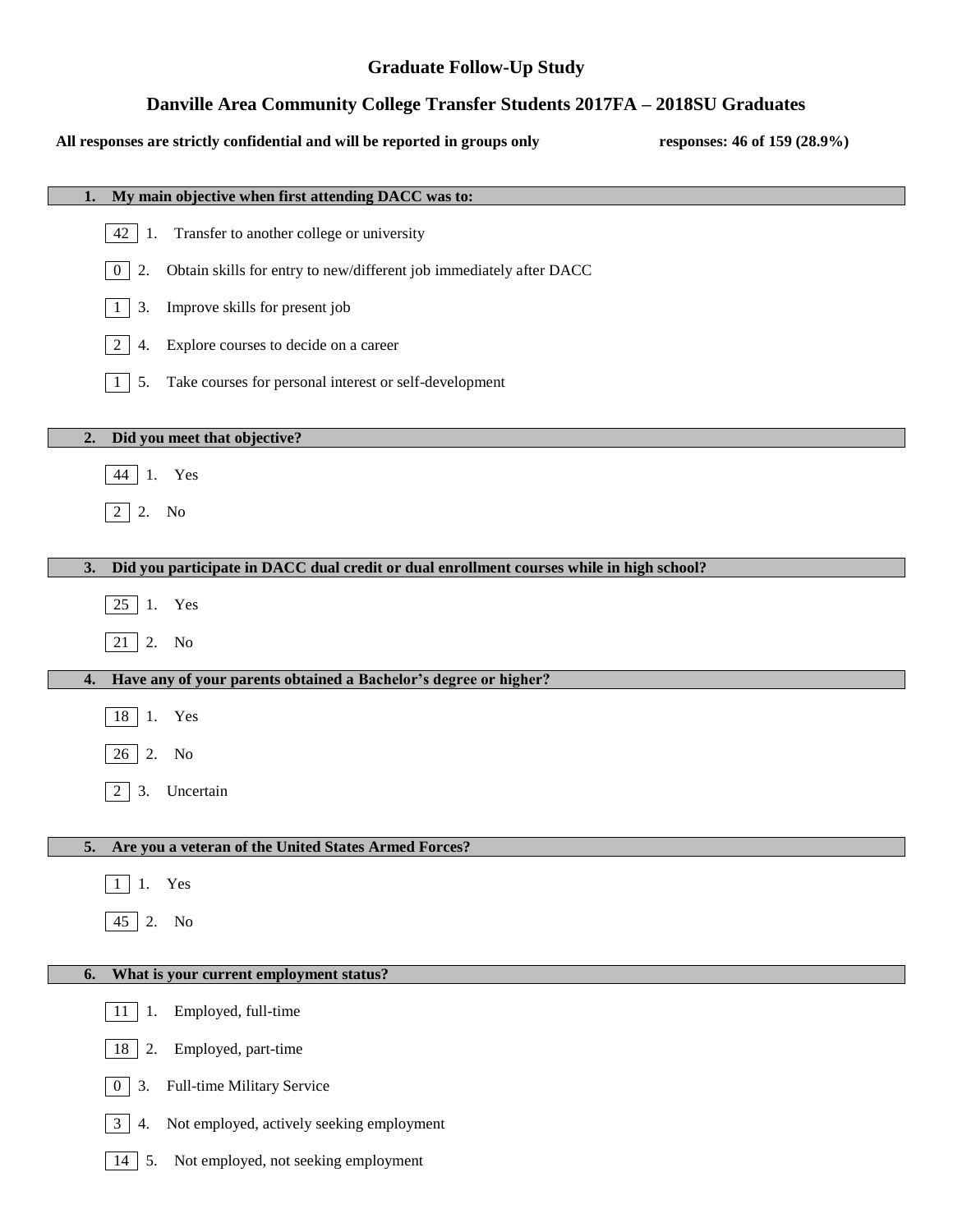| What range best depicts your current student loan debt?<br>7.                                                                                                                                                                                                                                                                 |
|-------------------------------------------------------------------------------------------------------------------------------------------------------------------------------------------------------------------------------------------------------------------------------------------------------------------------------|
| I do not have student loan debt<br>21<br>1.                                                                                                                                                                                                                                                                                   |
| <b>Under \$5,000</b><br>2.<br>4                                                                                                                                                                                                                                                                                               |
| \$5,000-\$10,000<br>12<br>3.                                                                                                                                                                                                                                                                                                  |
| \$10,001-\$20,000<br>7<br>4.                                                                                                                                                                                                                                                                                                  |
| \$20,0001-\$30,000<br>5.                                                                                                                                                                                                                                                                                                      |
| Over \$30,000<br>6.<br>$\mathbf{0}$                                                                                                                                                                                                                                                                                           |
|                                                                                                                                                                                                                                                                                                                               |
| Is it your goal to be living in Vermilion County area ten years from now?<br>8.                                                                                                                                                                                                                                               |
| 9<br>Yes<br>1.                                                                                                                                                                                                                                                                                                                |
| 37<br>2.<br>No                                                                                                                                                                                                                                                                                                                |
|                                                                                                                                                                                                                                                                                                                               |
| What is your current educational status?<br>9.                                                                                                                                                                                                                                                                                |
| Currently enrolled at a 4-year college or university<br>36<br>1.                                                                                                                                                                                                                                                              |
| $\mathfrak{Z}$<br>Currently enrolled at a different 2-year college<br>2.                                                                                                                                                                                                                                                      |
| $\mathfrak{Z}$<br>Currently enrolled at DACC<br>3.                                                                                                                                                                                                                                                                            |
| $\overline{2}$<br>Have not enrolled at a college or university since graduating from DACC<br>4.                                                                                                                                                                                                                               |
| $\overline{2}$<br>Have been enrolled in a college or university since leaving, but not currently<br>5.                                                                                                                                                                                                                        |
| If you have not enrolled in a college or university since graduating please proceed to question 15                                                                                                                                                                                                                            |
| 10. If attending college elsewhere, what college or university are you attending?                                                                                                                                                                                                                                             |
| Arizona State, Auburn, Blackbird Academy, Clarke University, Eastern Illinois University, Franklin, Illinois<br>1.<br>State, Indiana State, Indiana University Terre Haute, Lakeview, Lee, Ohio University, Parkland, Purdue,<br>Southern Illinois, University of Arizona, University of Illinois, University of Indianapolis |
| 11. What is your program of study?                                                                                                                                                                                                                                                                                            |
|                                                                                                                                                                                                                                                                                                                               |

1. **Accounting-2, Art Ed, Athletic Training, Audio Engineering, Biological Science-4, Business Marketing, Chemistry, Communications-3, Computer Science-2, Creative Writing, Elementary Ed-2, Publishing, Exercise Science, Human Resources, Journalism, Management, Medical Lab, Nursing-2, Occupational Therapy, Physiology, Political Science, Public Relations, Social Work, Sociology, Special Ed, Speech Language-2, Textiles**

#### **12. What is your enrollment status?**

- 35 1. Full-time
- 7 2. Part-time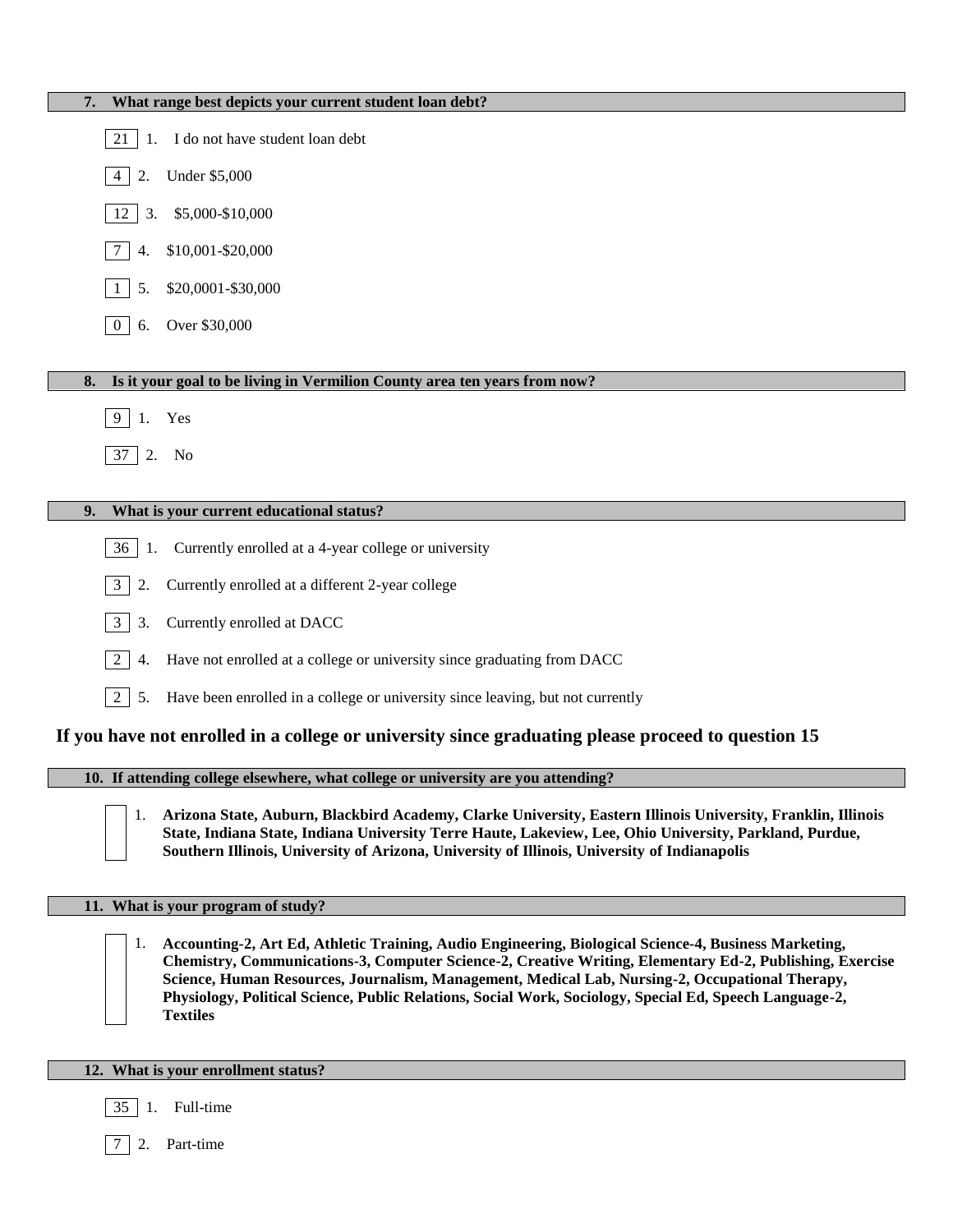| 13. Think back on your expectations, please describe the number of DACC courses that were eligible to be transferred to<br>your current institution:                              |
|-----------------------------------------------------------------------------------------------------------------------------------------------------------------------------------|
| As expected<br>36<br>1.                                                                                                                                                           |
| Less than expected<br>2.                                                                                                                                                          |
| Not applicable<br>3.                                                                                                                                                              |
| If less please explain:<br>4.                                                                                                                                                     |
|                                                                                                                                                                                   |
| 14. Overall how helpful was your education at DACC in providing you with the knowledge and skills that you need to be<br>successful in the coursework at your current institution |
| 29<br>Very Helpful<br>-1.                                                                                                                                                         |
| Somewhat Helpful<br>15<br>2.                                                                                                                                                      |
| Not helpful<br>3.                                                                                                                                                                 |
| Not at all helpful<br>4.                                                                                                                                                          |

## **15. My studies at DACC helped me to improve my:**

|                                                                      |     |      | 4-Verv    | 3-Somewhat | 2-Somewhat   | 1-Very       |
|----------------------------------------------------------------------|-----|------|-----------|------------|--------------|--------------|
|                                                                      |     |      | satisfied | satisfied  | dissatisfied | dissatisfied |
| Commun. skills (written, oral, listening, visual) satis 98% ave 3.55 |     |      | -25       |            |              |              |
| Critical inquiry and problem solving abilities                       | 96% | 3.40 | 20        |            |              |              |
| Technological competence                                             | 98% | 3.41 | 20        |            |              |              |
| Cultural awareness and social skills                                 | 87% | 3.33 | 22        |            |              |              |

## **16. Throughout my studies at DACC:**

I

|    |                                                                             |                    |      | 4-Very    | 3-Somewhat | 2-Somewhat   | 1-Very       |
|----|-----------------------------------------------------------------------------|--------------------|------|-----------|------------|--------------|--------------|
|    |                                                                             |                    |      | satisfied | satisfied  | dissatisfied | dissatisfied |
| a. | I was generally satisfied with the variety of courses offered               | satis 96% ave 3.43 |      | -23       | -21        |              |              |
|    | In general, I found the courses to be intellectually stimulating            | 93%                | 3.36 | -19       | -23        |              | 0            |
|    | I could always sign up for the classes required in my major                 | 89%                | 3.29 | 21        | 19         |              |              |
|    | I had the opportunity to interact with faculty outside of class             | 93%                | 3.50 | 27        | 16         |              |              |
| e. | I was generally satisfied with the quality of instruction in my classes 96% |                    | 3.62 | 30        | 13         |              | 0            |
|    | Utilizing technology was essential to success in my coursework              | 93%                | 3.49 | 25        |            |              | $\theta$     |

#### **17. While at DACC how satisfied were you with the following:**

|                                      |                    | 4-Very<br>satisfied | 3-Somewhat<br>satisfied | 2-Somewhat<br>dissatisfied | 1-Very<br>dissatisfied |
|--------------------------------------|--------------------|---------------------|-------------------------|----------------------------|------------------------|
| Content with field of study courses  | satis 89% ave 3.35 | 19                  | 16                      |                            |                        |
| Content with other courses           | 93%<br>3.44        | 16                  | 23                      |                            |                        |
| Lecture and lac experience           | 98%<br>3.60        | 18                  | 21                      |                            |                        |
| Equipment, facilities, and materials | 98%<br>3.53        | 22                  |                         |                            |                        |
| Preparation for future education     | 340<br>96%         | 19                  | 14                      |                            |                        |